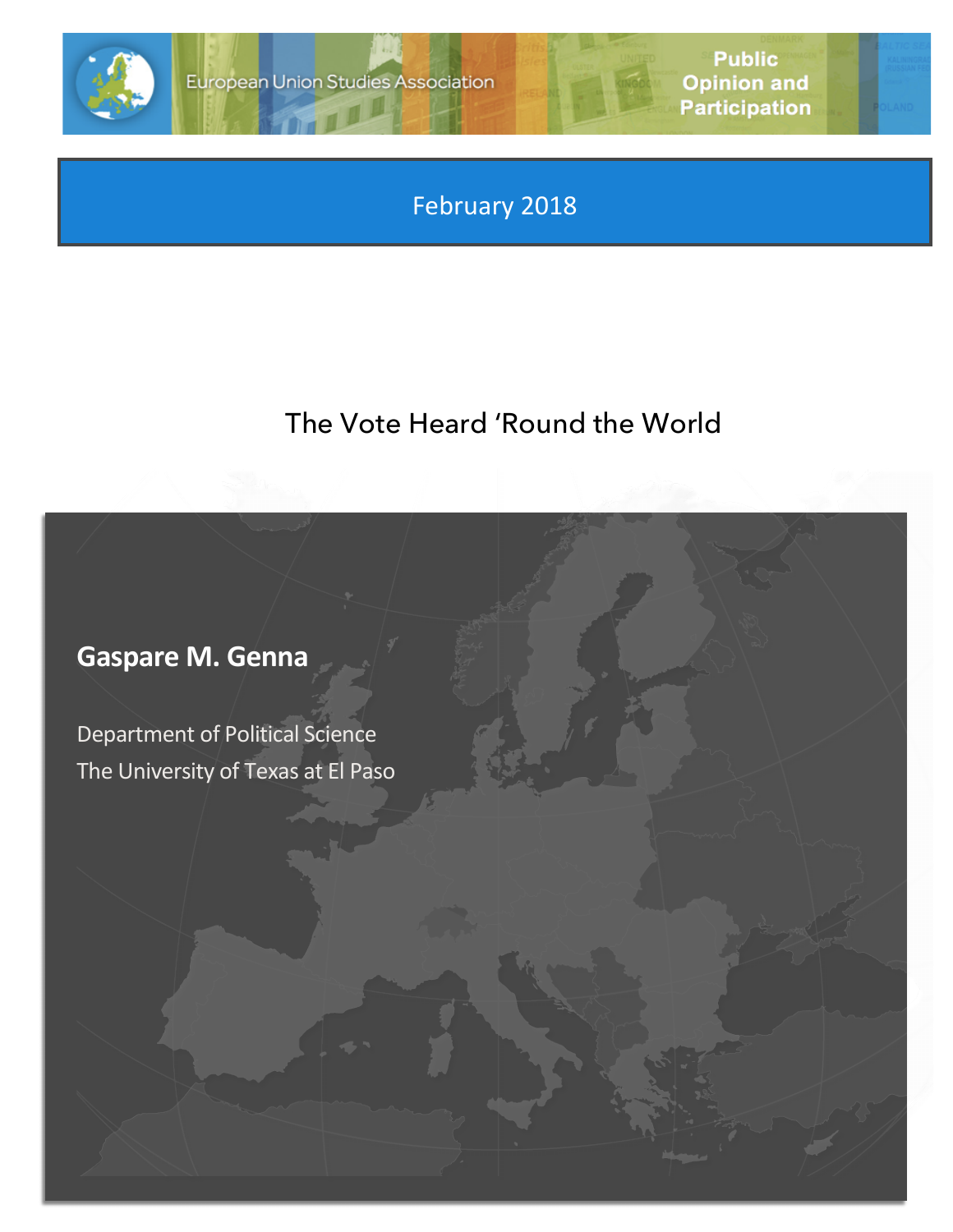

The British voters' decision to exit the European Union (Brexit) produced an existential crisis among some proponents of European integration. The worries come out of the rise of eurosceptic tendencies on the continent with the UK vote being only the start of a disintegrating process. Another view claims that the UK is an outlier. The British public has long been weakly supportive of European integration, with levels among the lowest among the member states. Along this logic, Brexit is not the beginning of the end. The Brexit vote is an opportunity for researchers to study the mechanisms underlying citizen decisions impacting their country's economic and political future. Researchers have quickly established a strong foundation of findings regarding the Brexit vote, allowing us to delve into discovering more precise mechanisms. In doing so, we are able to better conclude if the UK referendum result was indeed an outlier or if it a harbinger of things to come.

First, we need to understand whether or not the decision to leave reflected dissatisfaction with current UK politics. Second-order election theory hypothesizes that results regarding European integration are not truly about the EU but are primarily due to the current government's performance and its views on the EU (Reif and Schmitt 1980 and Franklin et al. 1994 and 1995). If the government is popular and favors greater integration, then we will likely see a positive vote. The opposite is true if the government is unpopular and favors integration. Vasilopoulou (2016) demonstrates with survey data that second-order considerations were not in play. This was due to splits within the major parties. Although the Conservative Party leadership, including PM David Cameron, campaigned to remain, strong voices within the, like MP Boris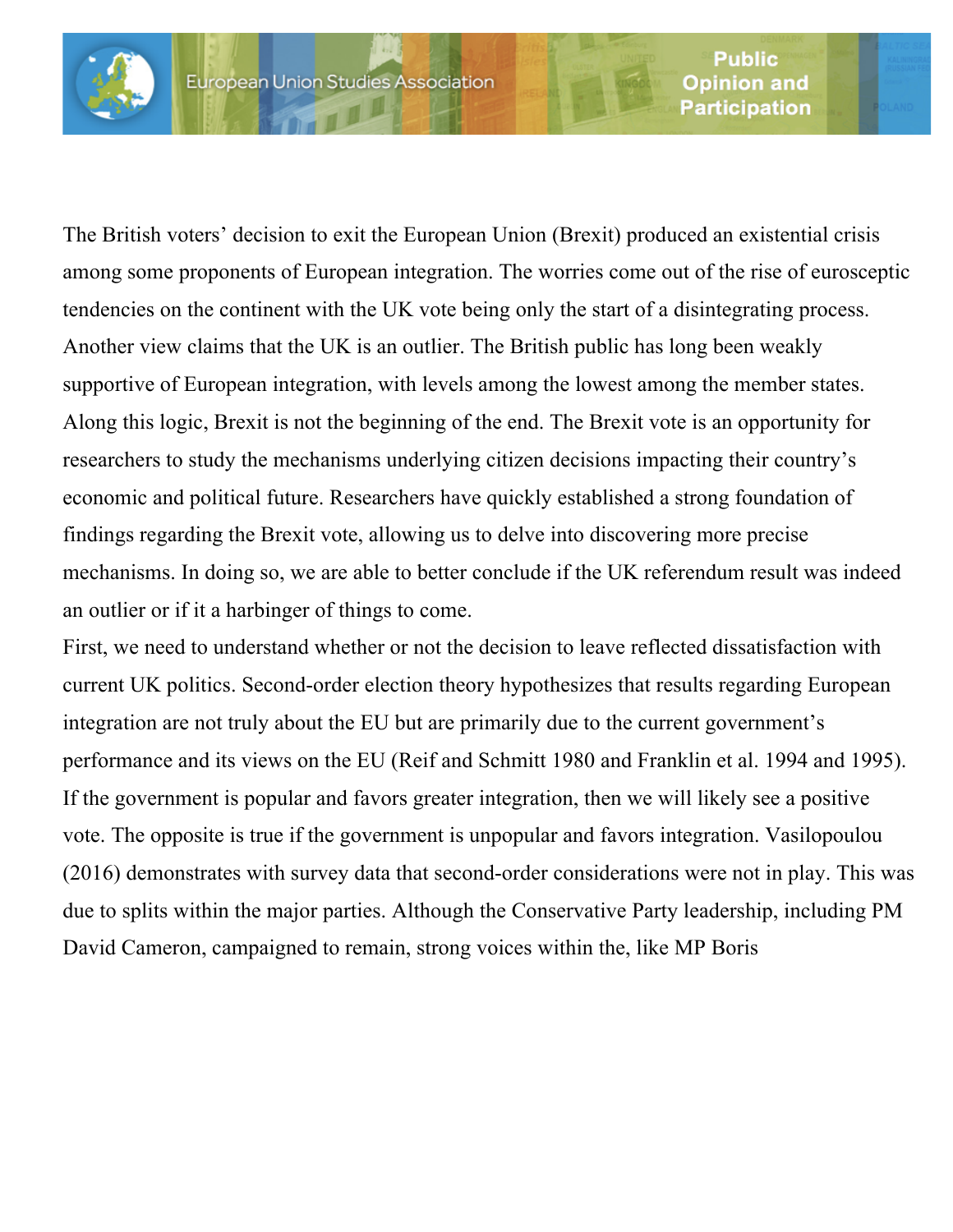

Johnson, campaigned to leave. In addition, voters were exposed to the Labour Party's official remain position, yet party leader MP Jeremy Corbyn executed a lukewarm campaign with notables in Labour voicing a leave position. Hobolt (2016) also notes that second-order mechanisms were not present in the referendum since issue salience was high and there was a great focus on the EU itself.

Current research focuses on many factors that explain the Brexit election outcome at the individual and aggregate level. The variables can be split between the utilitarian and affective considerations (Gable 1998). One utilitarian test demonstrated a puzzling result regarding the level of EU trade dependence on local economy. Simply, we should see that districts with higher levels of such trade would be more likely to vote to remain in the EU since remaining would maximize their economic interests. However, Becker et al (2017) demonstrate that a one-standard deviation increase in total economy EU dependence leads to a 2.4 percentage point increase in the local area voting to leave.

Another interesting finding is the impact of EU migration to the UK. Much of the leave campaign was couched in an anti-EU immigrant rhetoric, one that charged that this population threatened British workers.1 The Becker et al (2017) analysis shows different modeling results between the level of migrants from the first 15 member states and the level of migration from Eastern European member states. The former has a negative association with the leave vote and the latter has a positive association with the leave vote. In addition, changing levels (i.e. growth) in migration from Eastern European member states was also positively associated the leave vote and changing levels among the first EU-15 was not statistically significant. This difference is interesting because the polar opposite results may be more to due to culture differences with the 1

<sup>&</sup>quot;Brexit by Accident." Euobserver Magazine. December 2016. Benjamin Fox.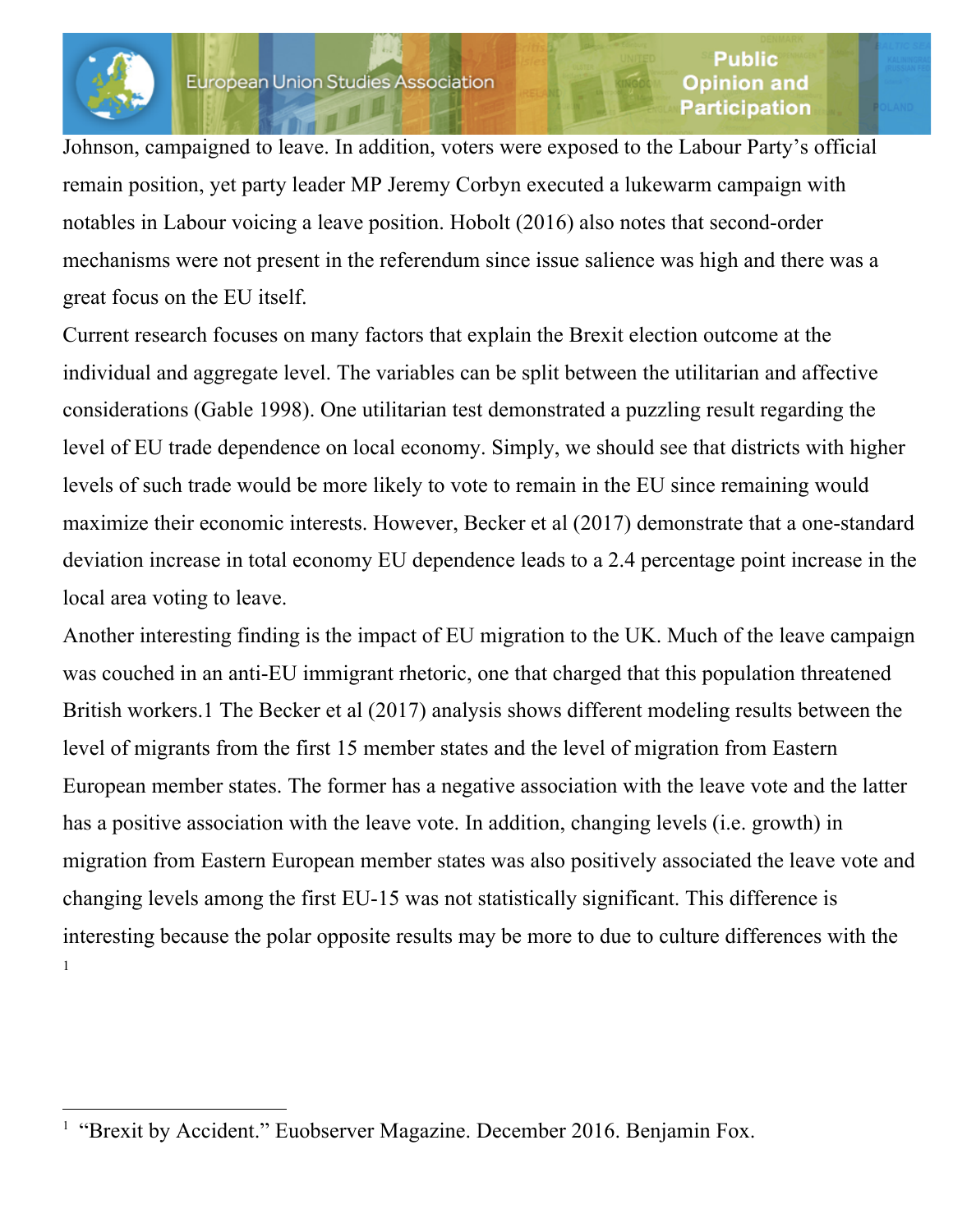

newer members given that the local communities that have EU-15 migrants would have may more years to adjust. Therefore, the anti-immigration variable may not be exclusively a utilitarian consideration.

If pure economic concerns are not very helpful in laying a sound foundational explanation, what factors will help? Two variables that stand out in many studies, whether in the aggregate or individual levels of analysis, is education and age (Goodwin and Heath 2016, Hobolt 2016, Vasilopoulou 2016, Becker et al 2017, Goodwin and Milazzo 2017, and Henderson et al 2017). Lower educated and older voters were more likely to cast a leave ballot. One explained relationship between the two variables and Brexit is tied to nationalism and identity. This is not necessary a new finding given past research on general support for European integration (Carey 2002; McLaren 2002). Other scholars take national identity in the UK context a bit further by focusing on English identity (Goodwin and Milazzo 2017 and Henderson et al 2017). They find that identifying as English, rather than British, produces independent results and that English identity has greater explanatory value and is consistent in its statistical significance. What is interesting is how this runs counter to other studies that demonstrate that sub-national identities tend to correlate with support for integration (Chacha 2013). So either being English does not fit into the concept of sub-nation or it has unique properties.

Age and education also helps explain the association between "national culture threat" and voting to leave, both substantively and statistically (Clarke et al 2016, Hobolt 2016, and Vasilopoulou 2016). The threat in question is the immigration of laborers, along with their values and norms, and therefore linked to the anti-immigrant rhetoric of the leave campaign. Goodwin and Milazzo (2017) believes that the link has to do with belief that the UK has lost control of the immigration issue and can only regain it by leaving. Goodwin and Heath (2016) gives us a more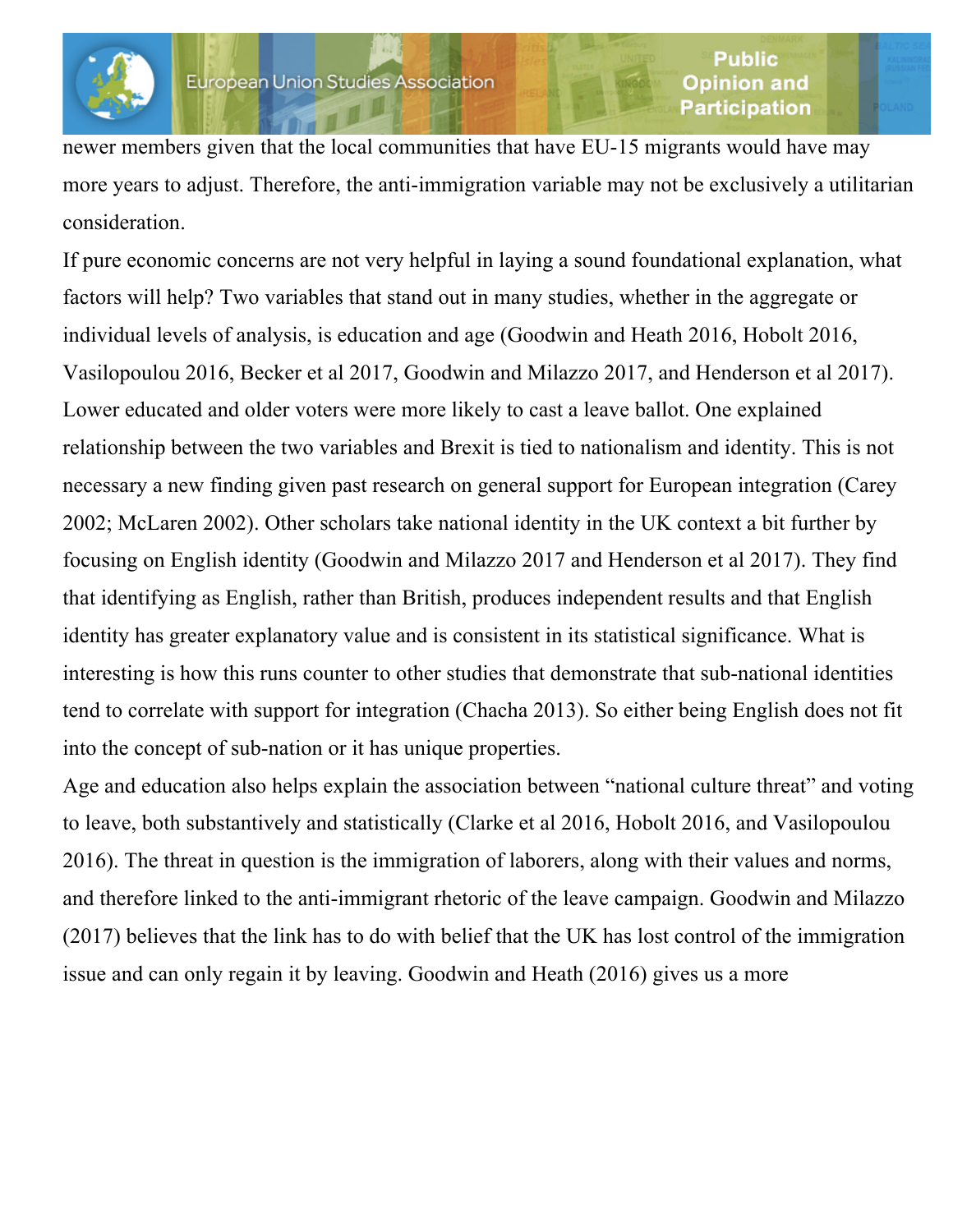

#### Public Opinion and **Participation**

nuanced finding by seeing how the effect of identity is more polarized when factoring education levels among the English identifiers. Interaction terms indicate that individuals with low education may be competing with migration from Eastern Europe. What is not clear is to what extent this competition is economic and the degree of nationalism plays.

Nationalism as conditioned by age and education does demonstrate powerful predictors. However, questions arise as to why nationalism, age, and education were not important in Scotland or Northern Ireland. Since these areas voted to remain, are we to believe that they have less old people, more educated citizens, and possess greater levels of European identity? The evidence does not show this to be the case. What may be driving the age and education results is the type of information given to and processed by the average voter. When interacted with the level of tabloid news penetration in areas of high leave votes, we see that the type of information matters (Becker et al 2017).

The type of information needs to be considered alongside how information is processed. We do see a "taking back control" impulse among the leave voters (Goodwin and Milazzo 2017). The issue of control speaks to the lack of trust for those that assumed to be in control coupled with the desire to be influential. Therefore, one possible path forward is in theorizing and testing the roles trust, influence, and identity have in influencing national and individual self-esteem. To state that nationalism produced a rejection of supranational authority only hints at the explanation. Instead, we need to first characterize individuals' image of the EU, and more importantly, the UK's perceived influence in the organization.

International image theory posits that information is filtered through the image one has about other countries as well as the image of one's own country (Herrmann et al 1997). Negative images are connected to a sense of threat from an outside force, regardless if the treat is real or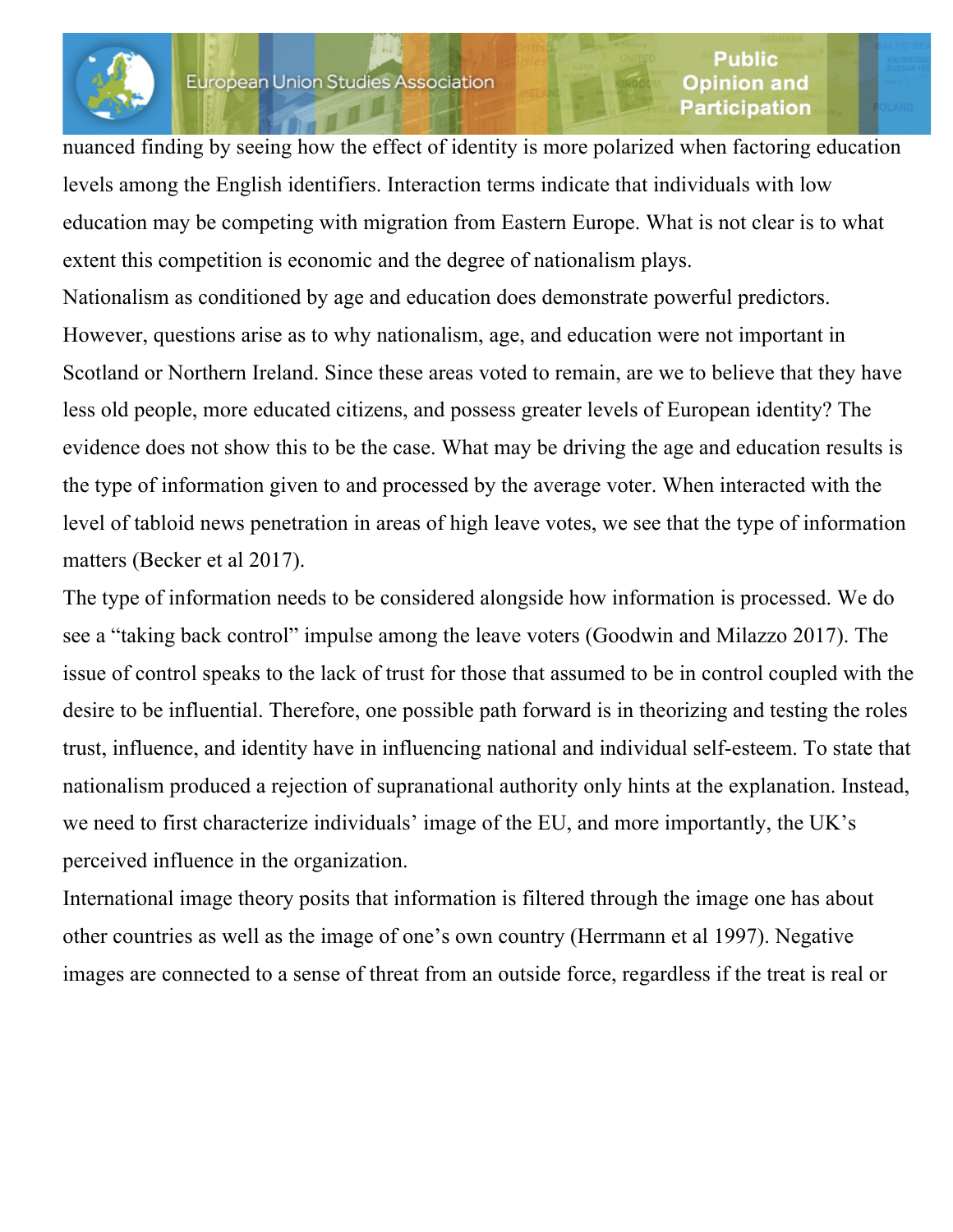

#### Public Opinion and **Participation**

not. Images also help with understanding the intergroup dynamics posited by social identity theory. Since individuals, it is assumed, desire high self-esteem, they will tend to gravitate towards a positive social identity that will enhance the image of the in-group country relative to an out-group one, thereby influencing the images of both (Alexander et al 2005). Connections between images and identity can help explain the anti-EU message that influenced leave voters. Much of the associated identity literature points to the likelihood of feeling threats and opportunities among individuals who are deeply attached to their nation (Brown 2000, Cottam and Cottam 2001, Herrman et al 2009). Also, social categorization transforms individuals regarding how they think and feel (Hogg 2001). So images of one's own and other countries are, in part, conditioned by the identity one holds. A negative image of others will harm one's selfesteem if individuals perceive others as having higher influence. Self-esteem can be preserved if nationalists believe the UK has high influence. Their choice would be to stay in the EU and see how to guide the integration project along their preferences. High nationalistic voters who's image of the UK as having low influence are more likely to vote to exit.

Among the five images one can hold (Bilai 2010), a leave voter will likely hold one of the following three when thinking about the EU: enemy, imperialist, and barbarian. Each of these images each produce different feelings, yet, each of them can, in the minds of Brexiters, lead to the conclusion that leaving the EU is beneficial. Primarily, each image includes the perception of incompatible goals. How each type of individual voices the problem of incompatibility is due to a mix of perceived power relations and cultural status. Individuals that hold an enemy image will voice that the UK is strong and the country can therefore go at it alone instead of sharing power with other member states. The imperialist minded could view the EU as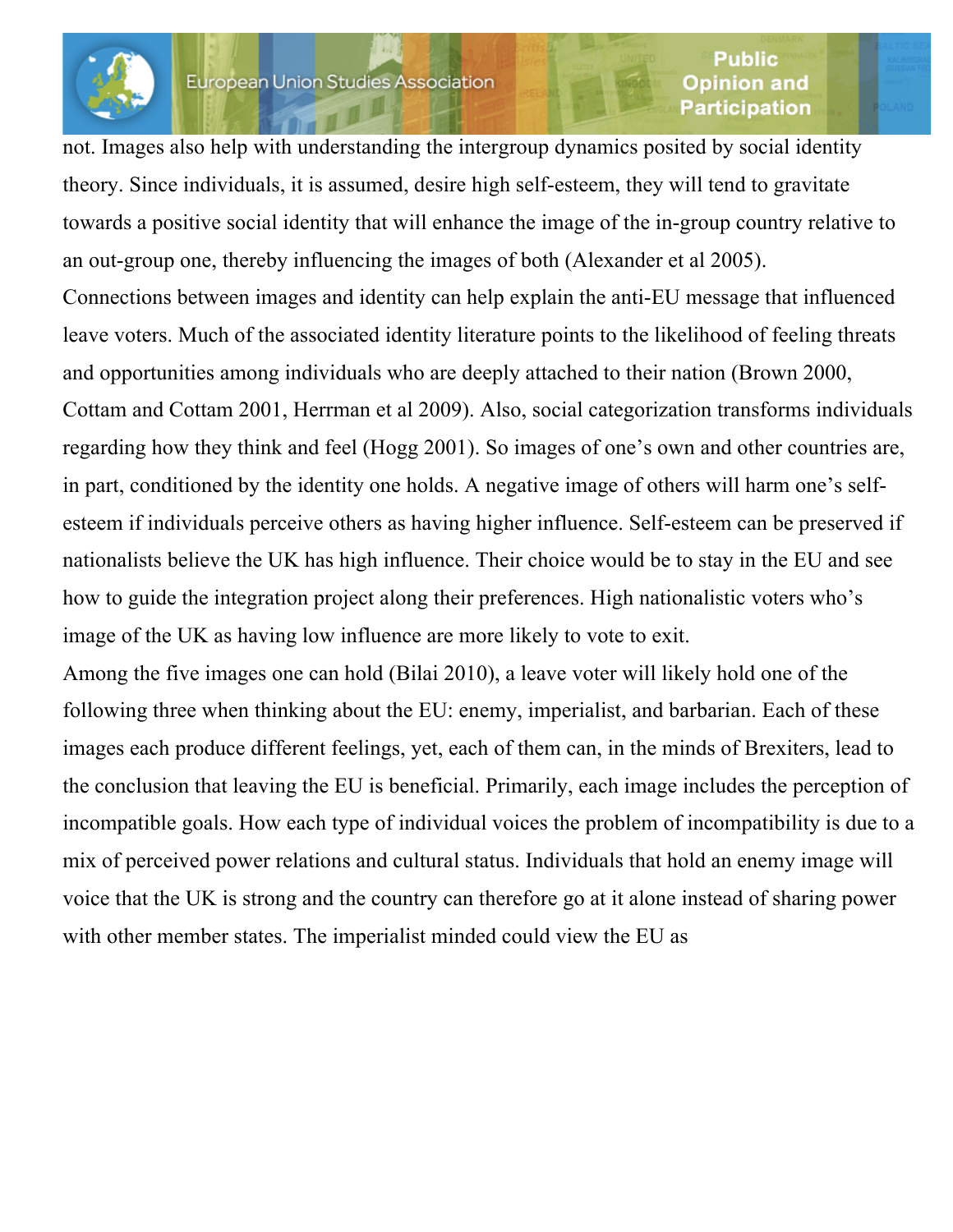

#### Public Opinion and **Participation**

exploiting the UK through its bureaucratic interference. Last, the barbarian image holders see the influx of European immigration as harming British citizens and culture. These are among the primary reasons the leave campaign voiced in the run-up to the referendum. In the end, it did not matter which of these images the Brexit voter held because they all agreed to mark the leave option on their ballots.

The explanatory power image plays in the Brexit vote is the common emotions images can produce. Bilali (2010) has empirically demonstrated that diminished trust is the emotion linked to each of the enemy, imperialist, and barbarian images. Trust is a feeling individuals have when they believe that outcomes of interactions will be acceptable even if the individual does not monitor interactions (Gamson 1968; Wintrobe 1995). Bilali (2010) also demonstrates that trust is negatively associated with the feeling of threat produced by each image because of the incompatible goals and strongly associated with gratitude and respect. Such feelings are associated with the perception that individuals are being treated fairly, which is also shown to produce trust (You 2012). Believing that goals are compatible, it is more likely that individuals perceive that they are being treated fairly and accept decisions and outcomes. Therefore, all of the three negative images are due to incompatible goals that would lead a referendum voter to distrust the target actor.

Like international image theory, social identity theory states that individuals make intergroup status comparisons (Tajfel 1978 and 1982). Social identity theory goes further, however, when it posits that individuals take action when they perceive their lower status position as illegitimate (Tajfel and Turner 1979). At its core, the theory posits that people adopt the identity that helps elevate their self-esteem (Tajfel 1978 and 1982). Once identities are formed, in- and out-group dynamics develop. Consistently, research shows that individuals will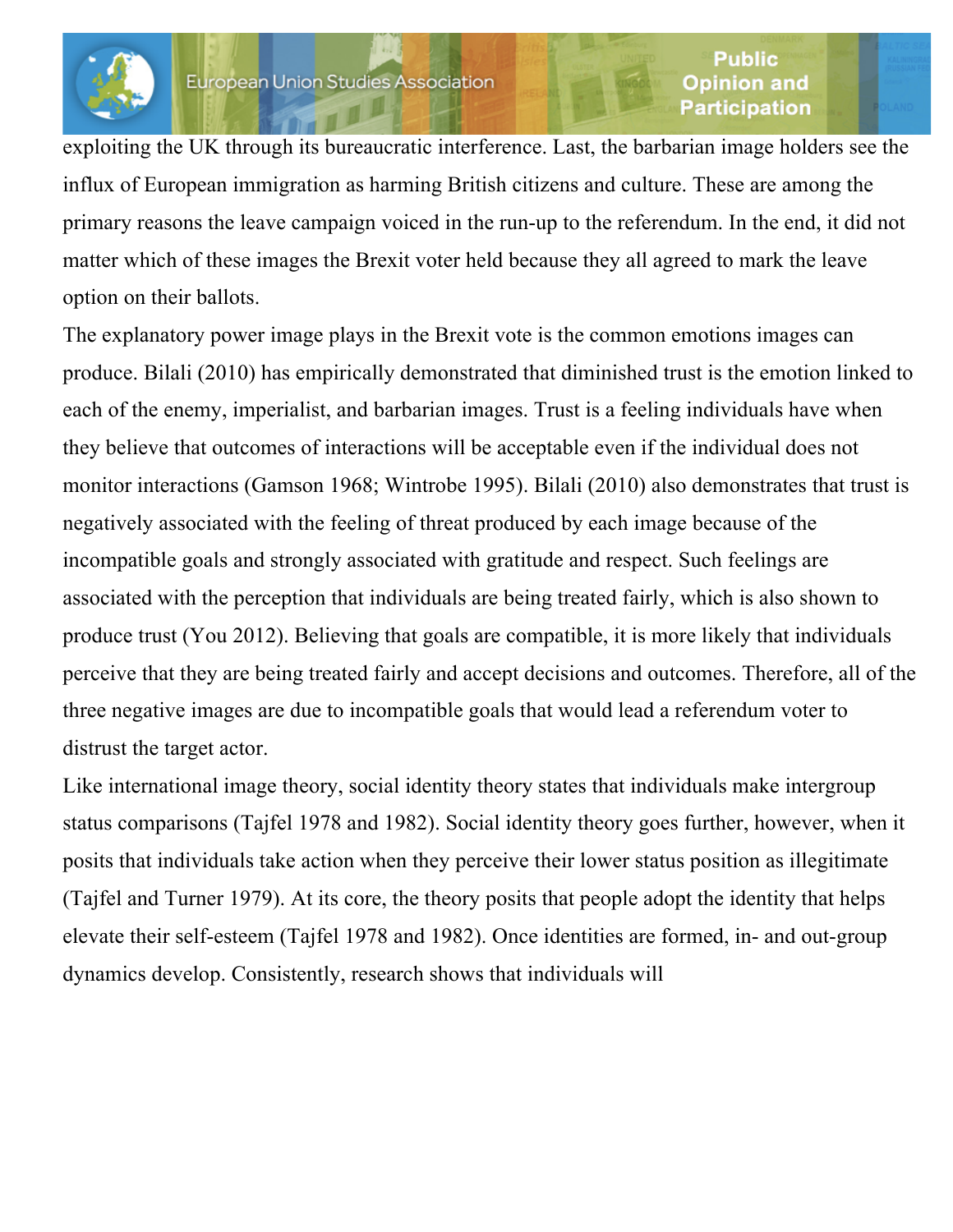### European Union Studies Association

#### Public Opinion and **Participation**

bias favorable opinions and resources towards in-group members and exclude them from outgroup members (Turner 1978 and Tajfel and Turner 1986). Biases help promote self-esteem and protection of group status (Tajfel 1982). The theory also indicates that strong political cohesion among group members develops when their group's status is threatened (Huddy 2013). The perception of an illegitimate lower status can negatively affect individuals' views of their national self-image. National self-images are how individuals see themselves as a whole and include both negative and positive idealized concepts and perceptions that are shared and perpetuated in society (Kaplowitz 1990 and Hirshberg 1993). Like holding images of external actors, national self-image can affect decision-making. National self-images are strong enough to influence the recall of newly acquired information (Hirshberg 1993). The type of self-image can also influence individuals' approach to external actors. A negative self-image is more likely associated with a desire for zero-sum outcomes (total victory on the part of the image holder) and a positive self-image more likely to be associated with a desire for non-zero-sum outcomes (cooperative strategy) (Kaplowitz 1990). Like hypothesized by social identity theory, the desired outcomes stem from individual self-worth. Distortions of memory and/or total victory over an opponent serve as a means to accentuate self-worth.

While it may seem as though the quest for self-esteem through group cohesion is always admirable, there are some negative effects. One positive effect would be national liberation from oppressive metro-poles. Negative effects, however, include zero-sum views when competition for resources and power are in play (Spinner-Halev and Theiss-Morse 2003). This can cause the threatened and disrespected in-group to lash out in order to demonstrate superiority (Horowitz 2001). The leave vote may be an example of such a negative effect. In order to improve self-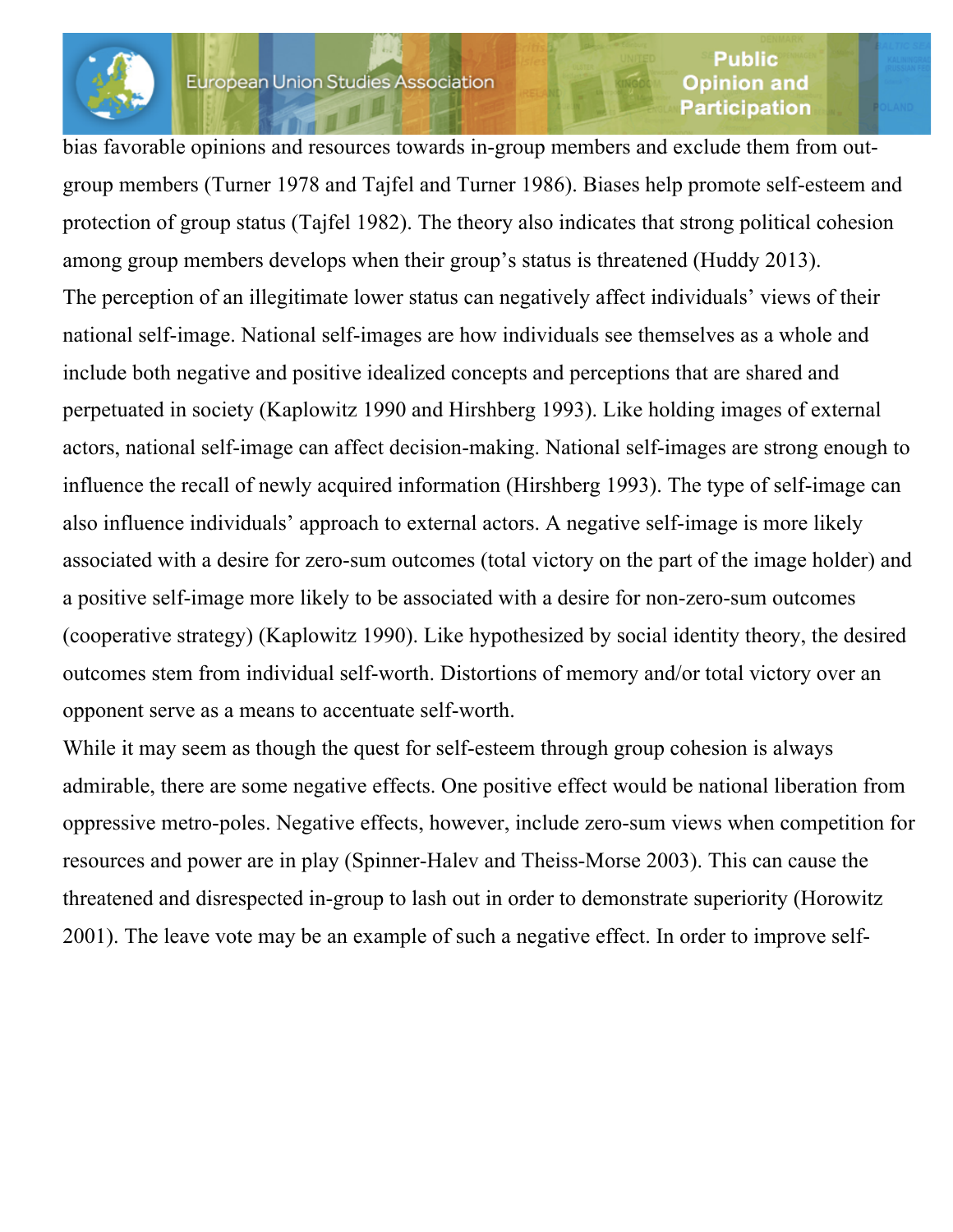

esteem by gaining more control, Brexit voters opted to reduce, if not eliminate, cooperation with their European counterparts.

Current research on the leave vote has more empirical support for explanations based on nationalism and identity rather than utilitarian factors. Evidence indicates that British voters voted more with their hearts than with their heads. Examination of area voting patterns indicate higher than expected leave votes even though their economic self-interests were at risk. The fact that age and education are the strongest empirical factors, and that they generally do not follow a consistent utilitarian pattern, lead us to consider more affective factors such as nationalism and identity. To fully understand how these two factors impact a decision to leave the EU, researchers can begin to explore how national and individual self-esteem and trust may have impacted the Brexit vote as well as similar attitudes towards the EU among voters in other member states. Works Cited

Alexander, M. G., S. Levin, and P. J. Henry. (2005) "Image theory, social identity, and social dominance: Structural characteristics and individual motives underlying international images." *Political Psychology* 26(1): 27-45.

Becker, S. O., T. Fetzer, and D. Novy. (2017) "Who voted for Brexit? A comprehensive districtlevel analysis." *Economic Policy* 32(92): 601-651.

Bilai, R. (2010) "Assessing the internal validity of image theory in the context of Turkey-U.S. relations." *Political Psychology* 31(2): 275-303.

Brown, R. (2000) "Social identity theory: Past achievements, current problems and future challenges", *European Journal of Social Psychology* 30(6): 745-78.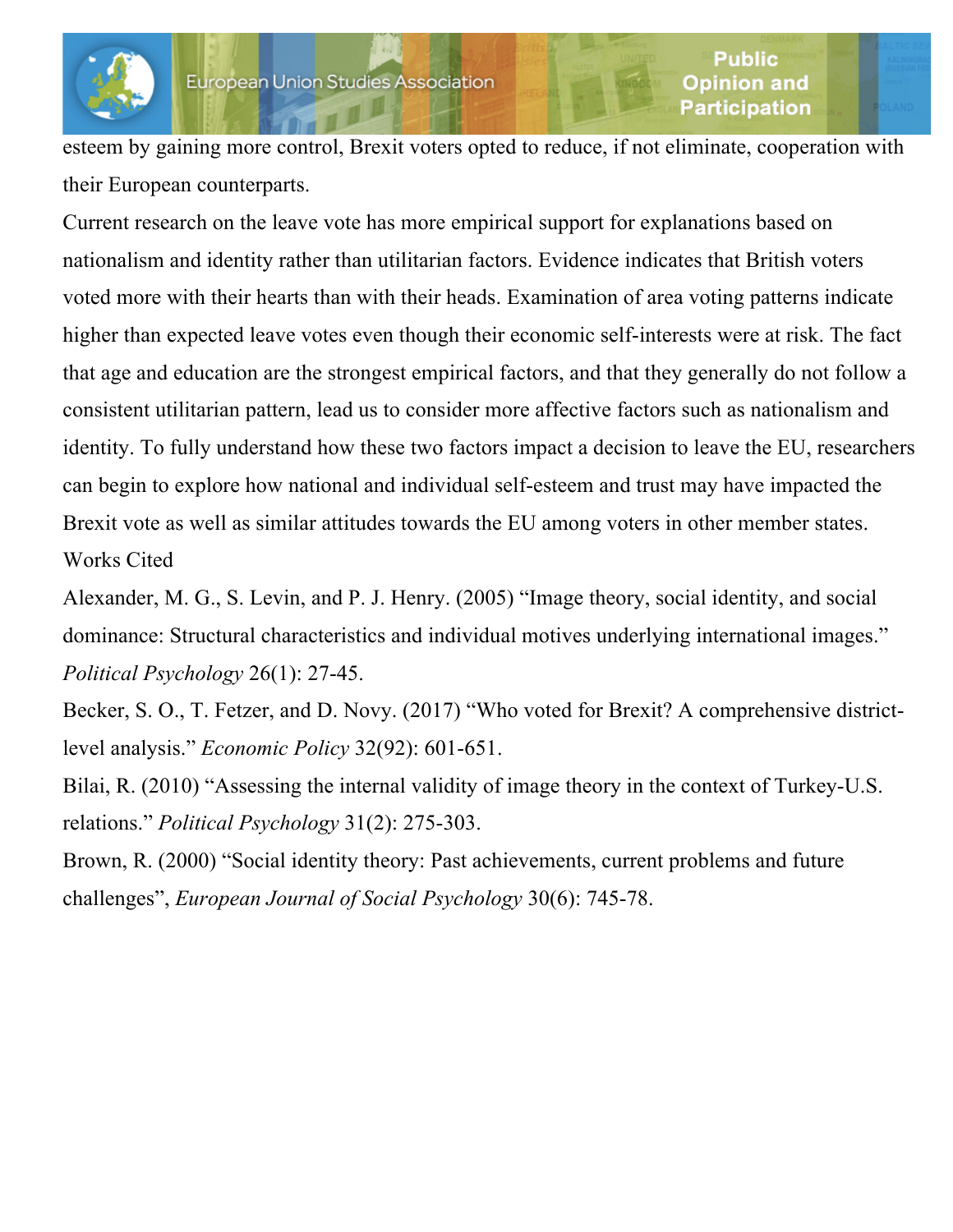

Carey, Sean. (2002) "Undivided Loyalties: Is National Identity an Obstacle to European Integration?" *European Union Politics* 3(4): 387-413.

Chacha, Mwita. (2013) "Regional attachment and support for European integration." *European Union Politics* 14(2): 206 – 227.

Cottam, M. L. and R. W. Cottam. (2001) *Nationalism and politics: The political behavior of nation states*. Boulder, CO: Lynne Rienner.

Clarke, H., M. Goodwin, and P. Whitely. (2016) "Leave was always in the lead: Why the polls got the referendum result wrong." *British Politics and Policy Blog*, London School of Economics and Political Science. July.

Franklin, M., M. Marsh, and L. McLaren. (1994) "Uncorking the bottle: Popular opposition to European unification in the wake of Maastricht." *Journal of Common Market Studies* 32(4): 455- 472.

Franklin, M., C. Van der Eijk, and M. Marsh. (1995) "Referendum outcomes and trust in government: Public support for Europe in the wake of Maastricht." *West European Politics* 18(3): 101-117.

Gable, M. J. (1998) *Interest and Integration: Market liberalization, public opinion, and the European Union*. Ann Arbor, MI: University of Michigan Press.

Gamson, W. (1968) *Power and Discontent*, Homewood, IL: Dorsey.

Goodwin, M. J. and O. Heath. (2016) "The 2016 referendum, Brexit and the left behind: An aggregate-level analysis of the result." *The Political Quarterly* 87(3): 323-332.

Goodwin, M. and C. Milazzo. (2017) "Taking back control? Investigating the role of immigration in the 2016 vote for Brexit." *The British Journal of Politics and International Relations* 19(3): 450-464.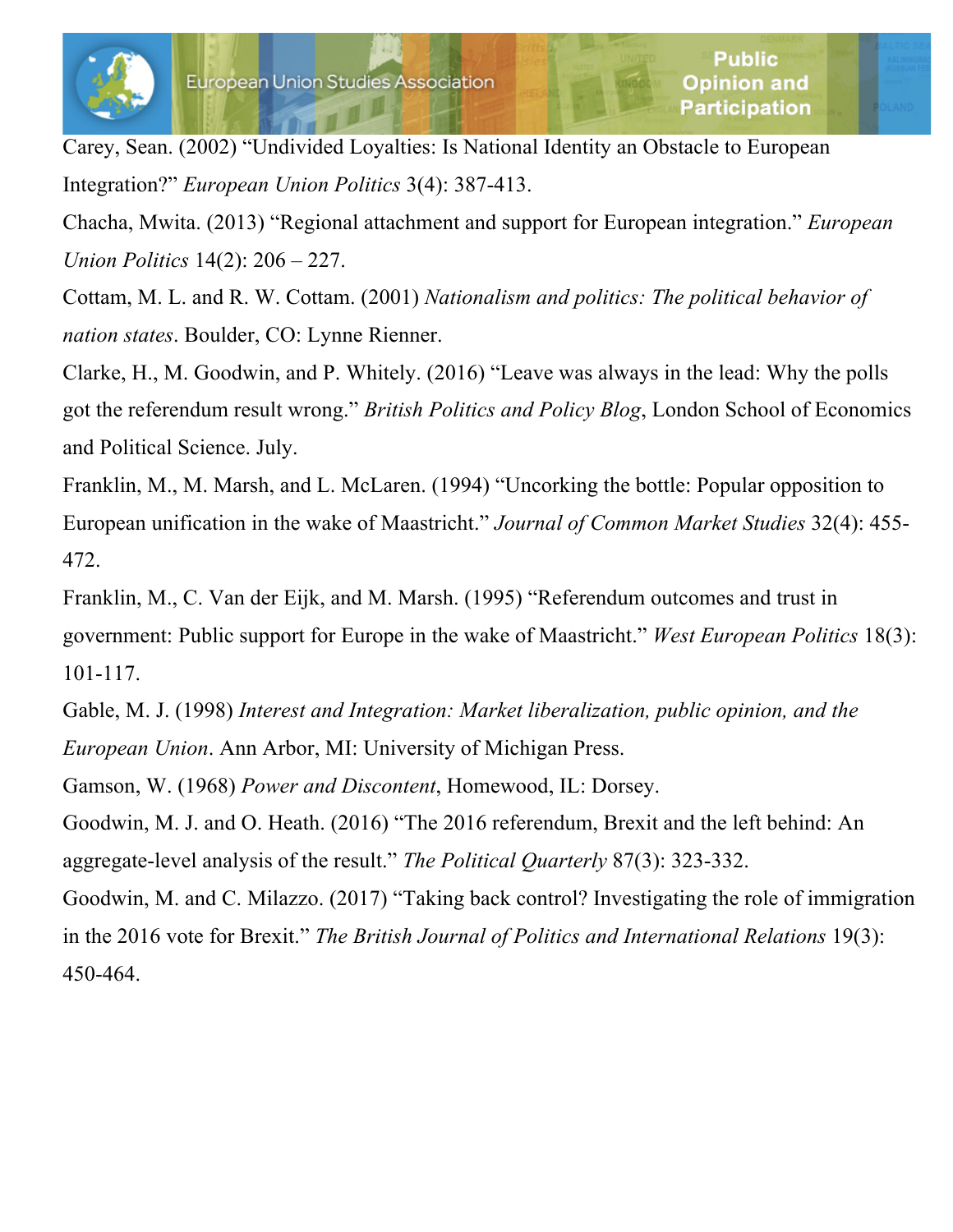Henderson, A., C. Jeffery, D. Wincott, and R. Wyn Jones. (2017) "How Brexit was made in England." *The British Journal of Politics and International Relations* 19(4): 631-646.

Hermann, R. K. and M. P. Fischerkeller. (1995) "Beyond the enemy image and spiral model: Cognitive-strategic research after the Cold War." *International Organization* 49(3): 415-50. Herrmann, R. K., J. F. Voss, T. Y. Schooler, and J. Ciarrochi. (1997) "Images in international relations: An experimental test of cognitive schemata." *International Studies Quarterly* 41(3): 403-33

Herrman, R. K., P. Isernia, and P. Segatti. (2009) "Attachement to the nation and international relations: Dimensions of identity and their relationship to war and peace." *Political Psychology* 30(5): 721-54.

Hirshberg, M. S. (1993) "The self-perpetuating national self-image: cognitive biases in perceptions of international interventions." *Political Psychology* 14(1): 77-98.

Hobolt, S. B. (2016) "The Brexit vote: A divided nation, a divided continent." *Journal of European Public Policy* 23(9): 1259-1277.

Hogg, M. (2001) "A social identity theory of leadership." *Personality and Social Psychology Review* 5(1): 184-200.

Horowitz, D. (2001) *The Deadly Ethnic Riot*. Berkeley: University of California Press. Huddy, L. (2013) "From Group Identity to Political Cohesion and Commitment." In *The Oxford Handbook of Political Psychology, 2nd ed.* L. Huddy, D. O. Sears, and J. S. Levy, eds. New York: Oxford University Press.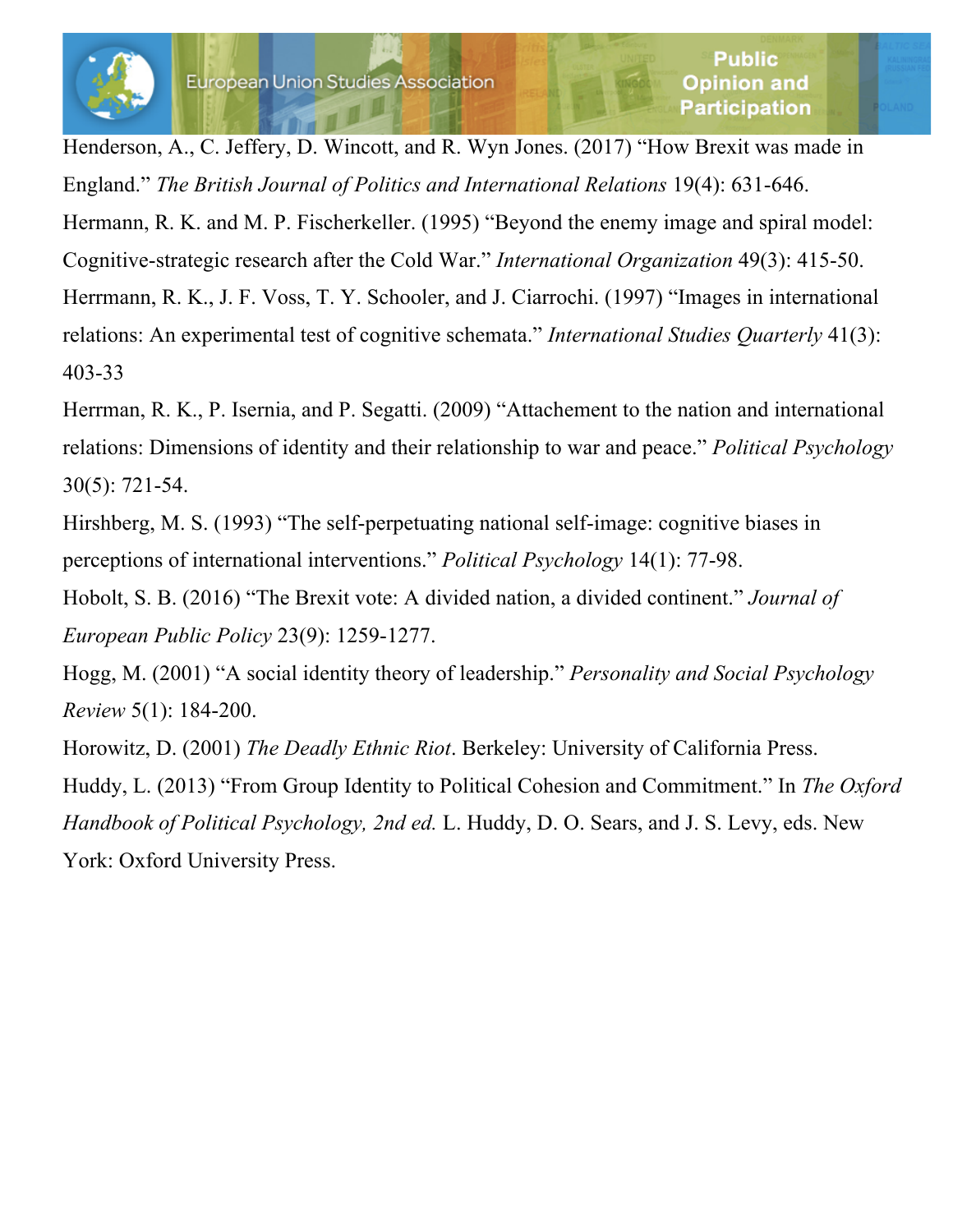

Kaplowitz, N. (1990) "National self-images, perception of enemies, and conflict strategies: psychopolitical dimensions of international relations." *Political Psychology*, 11(1): 39-82. McLaren, Lauren. (2002) "Public Support for the European Union: Cost/Benefit Analysis or Perceived Cultural Threat?" *Journal of Politics* 64(2): 551-66.

Reif, K., and Schmitt, H. (1980) "Nine second‐order national elections–a conceptual framework for the analysis of European Election results." *European Journal of Political Research 8*(1): 3-44. Rothì, D. M., E. Lyons, and X. Chryssochoou. (2005) "National Attachment and Patriotism in a European Nation: A British Study." *Political Psychology* 26 (1): 135-55.

Spinner-Halev, J. and E. Theiss-Morse. (2003) "National identity and self-esteem." *Perspectives on Politics* 1(3): 515-32.

Tajfel, H. (1978) "Interindividual behaviour and intergroup behavior." In *Differentiation between Social Groups: Studies in the Social Psychology of Intergroup Relations*, H. Tajfel, ed. London: Academic Press, 27-60.

\_\_\_\_\_. (1982) "Social Psychology and Intergroup Relations." *Annual Review of Psychology* 33(0): 1-39.

Tajfel, H. and J. Turner. (1979) "An integrative theory of intergroup conflict." In *The Social Psychology of Intergroup Relations*, W. G. Austin and S. Worchel, eds. Monterey, CA: Brooks-Cole, 33-47.

Tajfel, H. and J. Turner. (1986) "The Social Identity Theory of Intergroup Behavior." In *Psychology of Intergroup Relations*, Stephen Worchel and William Austin, eds., Chicago: Nelson-Hall.